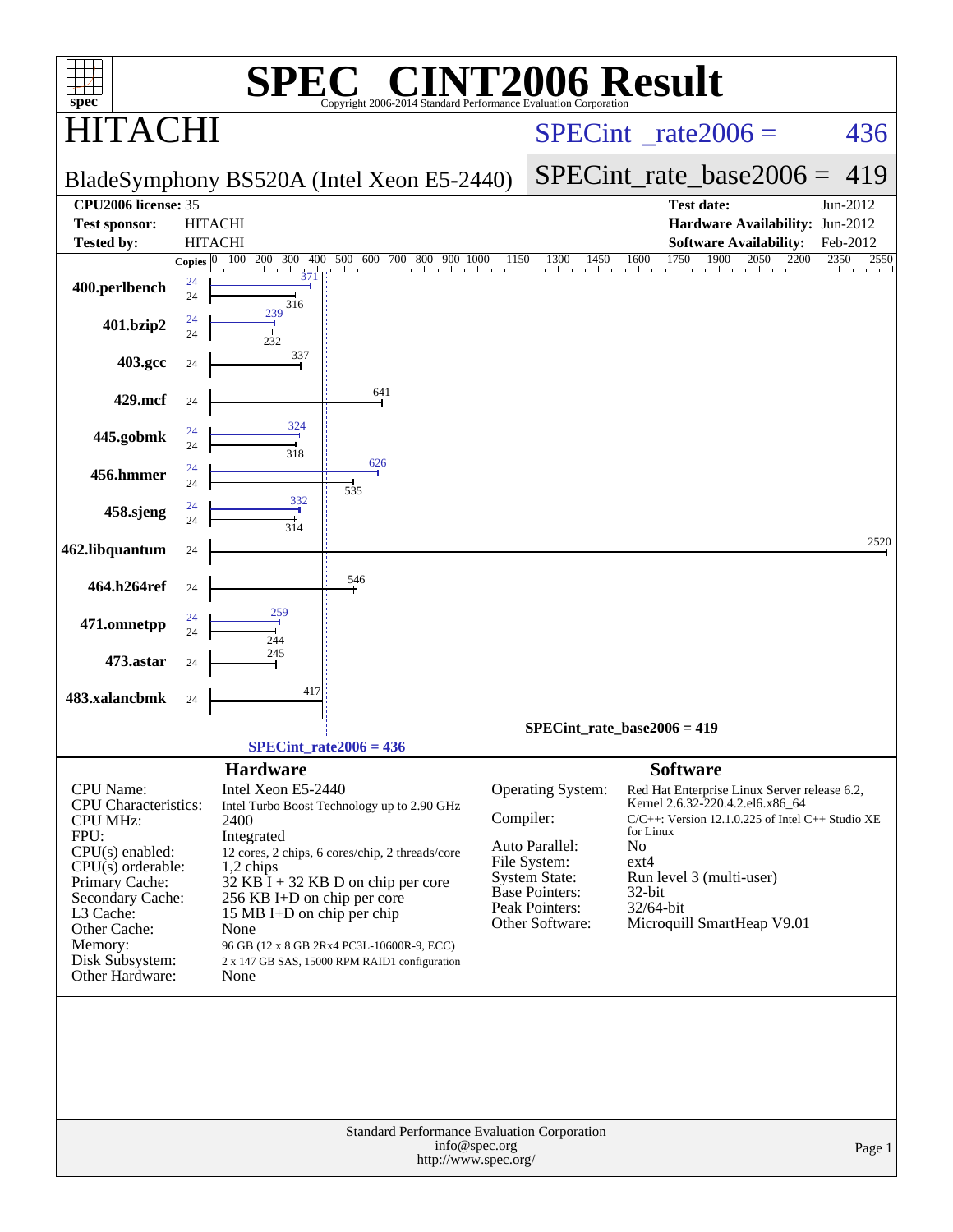

## ITACHI

### SPECint rate $2006 = 436$

BladeSymphony BS520A (Intel Xeon E5-2440)

[SPECint\\_rate\\_base2006 =](http://www.spec.org/auto/cpu2006/Docs/result-fields.html#SPECintratebase2006) 419

**[CPU2006 license:](http://www.spec.org/auto/cpu2006/Docs/result-fields.html#CPU2006license)** 35 **[Test date:](http://www.spec.org/auto/cpu2006/Docs/result-fields.html#Testdate)** Jun-2012

**[Test sponsor:](http://www.spec.org/auto/cpu2006/Docs/result-fields.html#Testsponsor)** HITACHI **[Hardware Availability:](http://www.spec.org/auto/cpu2006/Docs/result-fields.html#HardwareAvailability)** Jun-2012 **[Tested by:](http://www.spec.org/auto/cpu2006/Docs/result-fields.html#Testedby)** HITACHI **[Software Availability:](http://www.spec.org/auto/cpu2006/Docs/result-fields.html#SoftwareAvailability)** Feb-2012

#### **[Results Table](http://www.spec.org/auto/cpu2006/Docs/result-fields.html#ResultsTable)**

|                    | <b>Base</b>                                                                                              |                |       |                |            |                |            | <b>Peak</b>   |                |              |                |              |                |              |
|--------------------|----------------------------------------------------------------------------------------------------------|----------------|-------|----------------|------------|----------------|------------|---------------|----------------|--------------|----------------|--------------|----------------|--------------|
| <b>Benchmark</b>   | <b>Copies</b>                                                                                            | <b>Seconds</b> | Ratio | <b>Seconds</b> | Ratio      | <b>Seconds</b> | Ratio      | <b>Copies</b> | <b>Seconds</b> | <b>Ratio</b> | <b>Seconds</b> | <b>Ratio</b> | <b>Seconds</b> | <b>Ratio</b> |
| 400.perlbench      | 24                                                                                                       | 742            | 316   | 742            | <b>316</b> | 741            | 316        | 24            | 632            | 371          | 632            | 371          | 627            | 374          |
| 401.bzip2          | 24                                                                                                       | 998            | 232   | 999            | 232        | 999            | 232        | 24            | 969            | 239          | 970            | 239          | 980            | 236          |
| $403.\mathrm{gcc}$ | 24                                                                                                       | 572            | 338   | 573            | 337        | 577            | 335        | 24            | 572            | 338          | 573            | 337          | 577            | 335          |
| $429$ .mcf         | 24                                                                                                       | 342            | 641   | 343            | 638        | 340            | 643I       | 24            | 342            | 641          | 343            | 638          | 340            | 643          |
| $445$ .gobmk       | 24                                                                                                       | 794            | 317   | 788            | 319        | 793            | <b>318</b> | 24            | 758            | 332          | 778            | 324          | 776            | 324          |
| 456.hmmer          | 24                                                                                                       | 418            | 535   | 421            | 532        | 418            | 536        | 24            | 358            | 626          | 358            | 626          | 358            | 625          |
| $458$ .sjeng       | 24                                                                                                       | 903            | 322   | 926            | 314        | 926            | 314        | 24            | 863            | 337          | 876            | 332          | 884            | 328          |
| 462.libquantum     | 24                                                                                                       | 197            | 2520  | 197            | 2530       | 197            | 2520       | 24            | <u>197</u>     | 2520         | 197            | 2530         | 197            | 2520         |
| 464.h264ref        | 24                                                                                                       | 993            | 535   | 972            | 546        | 969            | 548        | 24            | 993            | 535          | 972            | 546          | 969            | 548          |
| 471.omnetpp        | 24                                                                                                       | 614            | 244   | 614            | 244        | 615            | 244        | 24            | 580            | 259          | 579            | 259          | 581            | 258          |
| $473$ . astar      | 24                                                                                                       | 688            | 245   | 687            | 245        | 688            | <b>245</b> | 24            | 688            | 245          | 687            | 245          | 688            | 245          |
| 483.xalancbmk      | 24                                                                                                       | 396            | 418   | 397            | 417        | 397            | 417        | 24            | 396            | 418          | 397            | 417          | 397            | 417          |
|                    | Results appear in the order in which they were run. Bold underlined text indicates a median measurement. |                |       |                |            |                |            |               |                |              |                |              |                |              |

#### **[Submit Notes](http://www.spec.org/auto/cpu2006/Docs/result-fields.html#SubmitNotes)**

 The numactl mechanism was used to bind copies to processors. The config file option 'submit' was used to generate numactl commands to bind each copy to a specific processor. For details, please see the config file.

#### **[Operating System Notes](http://www.spec.org/auto/cpu2006/Docs/result-fields.html#OperatingSystemNotes)**

Stack size set to unlimited using "ulimit -s unlimited"

#### **[Platform Notes](http://www.spec.org/auto/cpu2006/Docs/result-fields.html#PlatformNotes)**

 Sysinfo program /home/cpu2006/config/sysinfo.rev6800 \$Rev: 6800 \$ \$Date:: 2011-10-11 #\$ 6f2ebdff5032aaa42e583f96b07f99d3 running on localhost.localdomain Thu Jun 14 18:13:13 2012 This section contains SUT (System Under Test) info as seen by some common utilities. To remove or add to this section, see: <http://www.spec.org/cpu2006/Docs/config.html#sysinfo> From /proc/cpuinfo model name : Intel(R) Xeon(R) CPU E5-2440 0 @ 2.40GHz 2 "physical id"s (chips) 24 "processors" cores, siblings (Caution: counting these is hw and system dependent. The following excerpts from /proc/cpuinfo might not be reliable. Use with caution.) cpu cores : 6 siblings : 12 Continued on next page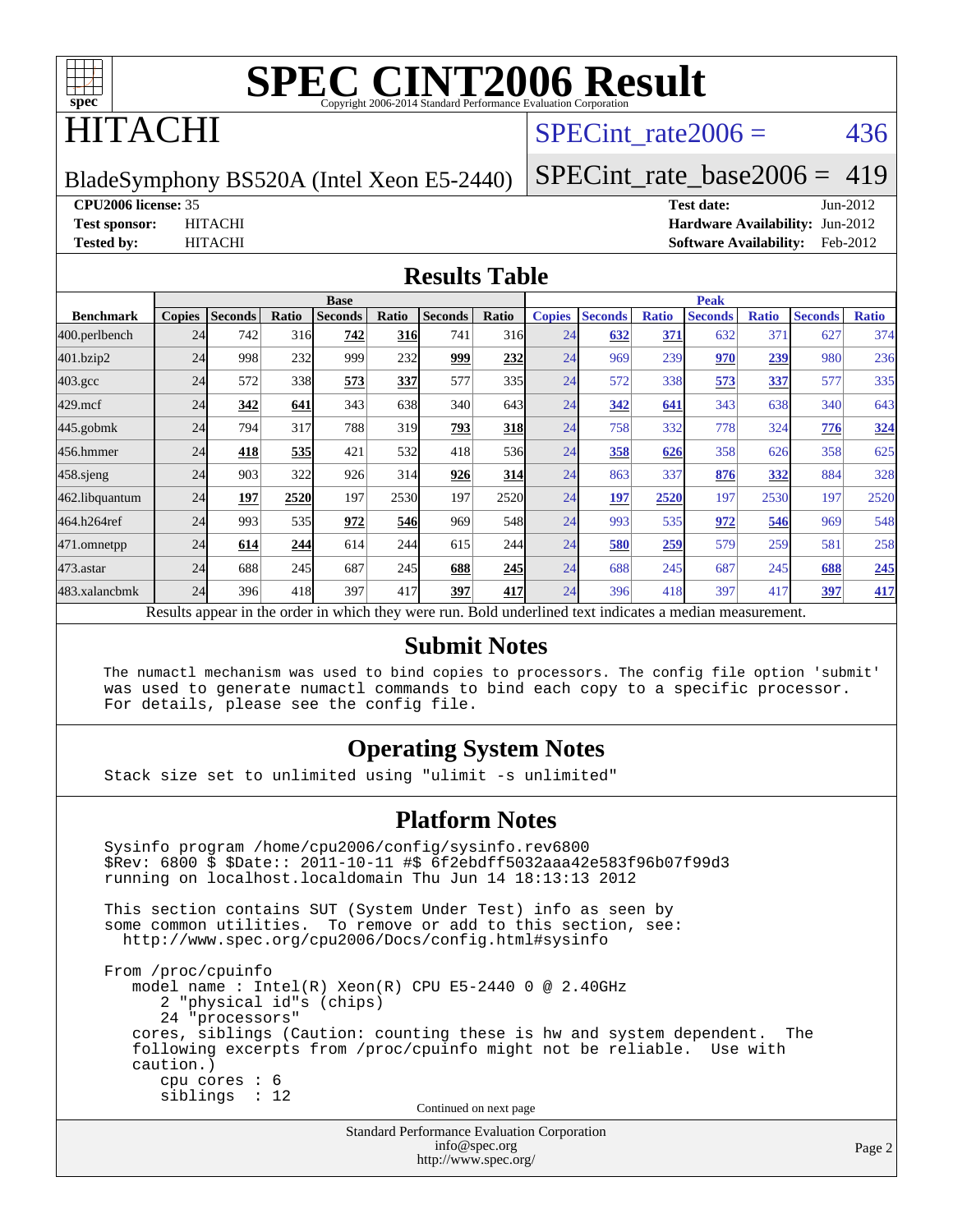

ITACHI

SPECint rate $2006 = 436$ 

[SPECint\\_rate\\_base2006 =](http://www.spec.org/auto/cpu2006/Docs/result-fields.html#SPECintratebase2006) 419

BladeSymphony BS520A (Intel Xeon E5-2440)

**[CPU2006 license:](http://www.spec.org/auto/cpu2006/Docs/result-fields.html#CPU2006license)** 35 **[Test date:](http://www.spec.org/auto/cpu2006/Docs/result-fields.html#Testdate)** Jun-2012 **[Test sponsor:](http://www.spec.org/auto/cpu2006/Docs/result-fields.html#Testsponsor)** HITACHI **[Hardware Availability:](http://www.spec.org/auto/cpu2006/Docs/result-fields.html#HardwareAvailability)** Jun-2012 **[Tested by:](http://www.spec.org/auto/cpu2006/Docs/result-fields.html#Testedby)** HITACHI **[Software Availability:](http://www.spec.org/auto/cpu2006/Docs/result-fields.html#SoftwareAvailability)** Feb-2012

#### **[Platform Notes \(Continued\)](http://www.spec.org/auto/cpu2006/Docs/result-fields.html#PlatformNotes)**

 physical 0: cores 0 1 2 3 4 5 physical 1: cores 0 1 2 3 4 5 cache size : 15360 KB

From /proc/meminfo<br>MemTotal: 99044504 kB HugePages\_Total: 0<br>Hugepagesize: 2048 kB Hugepagesize:

 /usr/bin/lsb\_release -d Red Hat Enterprise Linux Server release 6.2 (Santiago)

From /etc/\*release\* /etc/\*version\*

 redhat-release: Red Hat Enterprise Linux Server release 6.2 (Santiago) system-release: Red Hat Enterprise Linux Server release 6.2 (Santiago) system-release-cpe: cpe:/o:redhat:enterprise\_linux:6server:ga:server

uname -a:

 Linux localhost.localdomain 2.6.32-220.4.2.el6.x86\_64 #1 SMP Mon Feb 6 16:39:28 EST 2012 x86\_64 x86\_64 x86\_64 GNU/Linux

run-level 3 Jun 14 17:02

(End of data from sysinfo program)

#### **[General Notes](http://www.spec.org/auto/cpu2006/Docs/result-fields.html#GeneralNotes)**

Environment variables set by runspec before the start of the run: LD\_LIBRARY\_PATH = "/home/cpu2006/libs/32:/home/cpu2006/libs/64"

 Binaries compiled on a system with 1x Core i7-860 CPU + 8GB memory using RHEL5.5 Transparent Huge Pages enabled with: echo always > /sys/kernel/mm/redhat\_transparent\_hugepage/enabled Filesystem page cache cleared with: echo 1> /proc/sys/vm/drop\_caches runspec command invoked through numactl i.e.: numactl --interleave=all runspec <etc>

HITACHI BladeSymphony BS520A and HITACHI Compute Blade 520A are electronically equivalent. The results have been measured on a HITACHI BladeSymphony BS520A.

### **[Base Compiler Invocation](http://www.spec.org/auto/cpu2006/Docs/result-fields.html#BaseCompilerInvocation)**

[C benchmarks](http://www.spec.org/auto/cpu2006/Docs/result-fields.html#Cbenchmarks):  $\text{icc}$   $-\text{m32}$ 

[C++ benchmarks:](http://www.spec.org/auto/cpu2006/Docs/result-fields.html#CXXbenchmarks) [icpc -m32](http://www.spec.org/cpu2006/results/res2012q3/cpu2006-20120619-23049.flags.html#user_CXXbase_intel_icpc_4e5a5ef1a53fd332b3c49e69c3330699)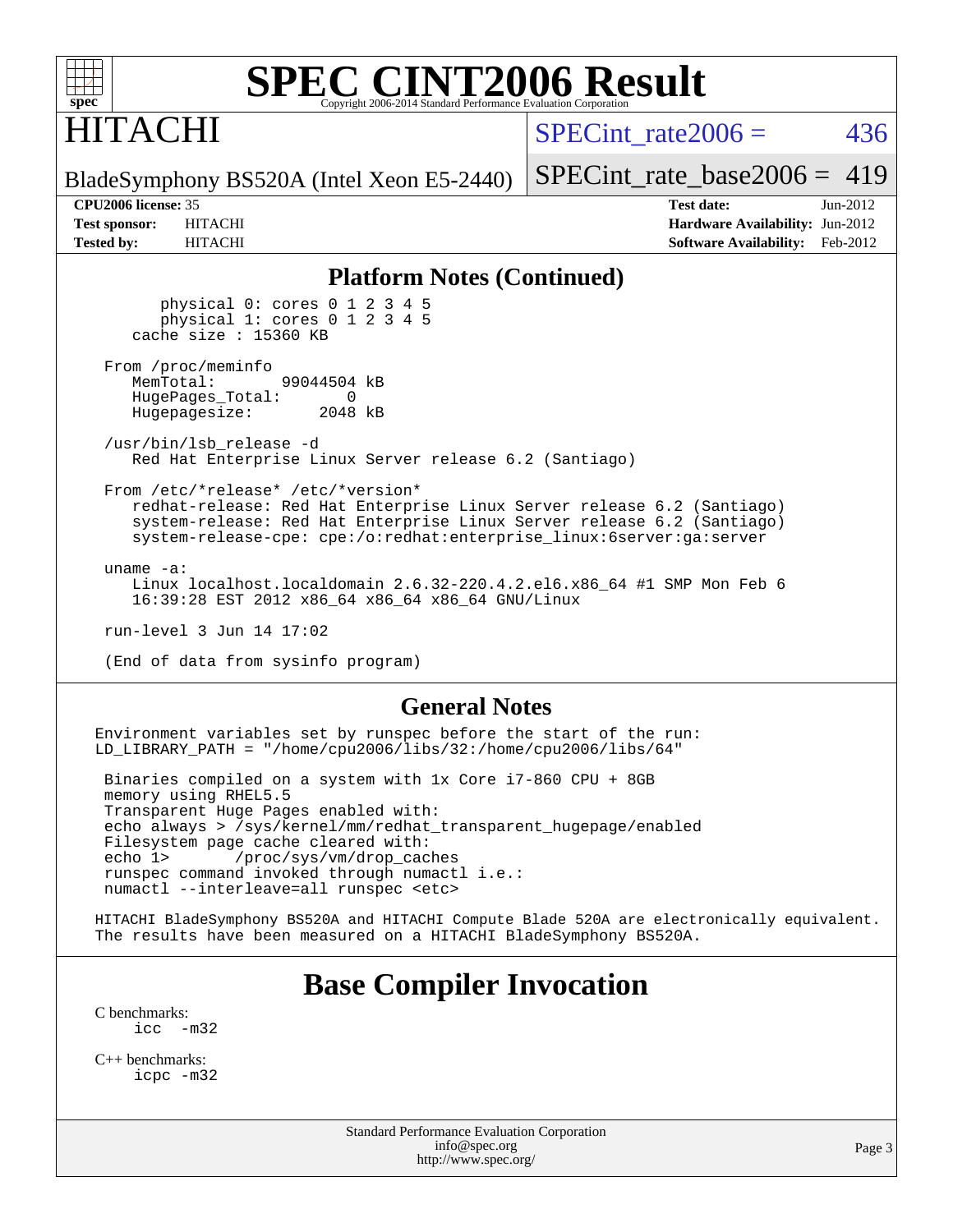

## HITACHI

SPECint rate $2006 = 436$ 

BladeSymphony BS520A (Intel Xeon E5-2440)

[SPECint\\_rate\\_base2006 =](http://www.spec.org/auto/cpu2006/Docs/result-fields.html#SPECintratebase2006) 419

**[CPU2006 license:](http://www.spec.org/auto/cpu2006/Docs/result-fields.html#CPU2006license)** 35 **[Test date:](http://www.spec.org/auto/cpu2006/Docs/result-fields.html#Testdate)** Jun-2012 **[Test sponsor:](http://www.spec.org/auto/cpu2006/Docs/result-fields.html#Testsponsor)** HITACHI **[Hardware Availability:](http://www.spec.org/auto/cpu2006/Docs/result-fields.html#HardwareAvailability)** Jun-2012 **[Tested by:](http://www.spec.org/auto/cpu2006/Docs/result-fields.html#Testedby)** HITACHI **[Software Availability:](http://www.spec.org/auto/cpu2006/Docs/result-fields.html#SoftwareAvailability)** Feb-2012

#### **[Base Portability Flags](http://www.spec.org/auto/cpu2006/Docs/result-fields.html#BasePortabilityFlags)**

 400.perlbench: [-DSPEC\\_CPU\\_LINUX\\_IA32](http://www.spec.org/cpu2006/results/res2012q3/cpu2006-20120619-23049.flags.html#b400.perlbench_baseCPORTABILITY_DSPEC_CPU_LINUX_IA32) 462.libquantum: [-DSPEC\\_CPU\\_LINUX](http://www.spec.org/cpu2006/results/res2012q3/cpu2006-20120619-23049.flags.html#b462.libquantum_baseCPORTABILITY_DSPEC_CPU_LINUX) 483.xalancbmk: [-DSPEC\\_CPU\\_LINUX](http://www.spec.org/cpu2006/results/res2012q3/cpu2006-20120619-23049.flags.html#b483.xalancbmk_baseCXXPORTABILITY_DSPEC_CPU_LINUX)

**[Base Optimization Flags](http://www.spec.org/auto/cpu2006/Docs/result-fields.html#BaseOptimizationFlags)**

[C benchmarks](http://www.spec.org/auto/cpu2006/Docs/result-fields.html#Cbenchmarks):

[-xSSE4.2](http://www.spec.org/cpu2006/results/res2012q3/cpu2006-20120619-23049.flags.html#user_CCbase_f-xSSE42_f91528193cf0b216347adb8b939d4107) [-ipo](http://www.spec.org/cpu2006/results/res2012q3/cpu2006-20120619-23049.flags.html#user_CCbase_f-ipo) [-O3](http://www.spec.org/cpu2006/results/res2012q3/cpu2006-20120619-23049.flags.html#user_CCbase_f-O3) [-no-prec-div](http://www.spec.org/cpu2006/results/res2012q3/cpu2006-20120619-23049.flags.html#user_CCbase_f-no-prec-div) [-opt-prefetch](http://www.spec.org/cpu2006/results/res2012q3/cpu2006-20120619-23049.flags.html#user_CCbase_f-opt-prefetch) [-opt-mem-layout-trans=3](http://www.spec.org/cpu2006/results/res2012q3/cpu2006-20120619-23049.flags.html#user_CCbase_f-opt-mem-layout-trans_a7b82ad4bd7abf52556d4961a2ae94d5)

[C++ benchmarks:](http://www.spec.org/auto/cpu2006/Docs/result-fields.html#CXXbenchmarks)

[-xSSE4.2](http://www.spec.org/cpu2006/results/res2012q3/cpu2006-20120619-23049.flags.html#user_CXXbase_f-xSSE42_f91528193cf0b216347adb8b939d4107) [-ipo](http://www.spec.org/cpu2006/results/res2012q3/cpu2006-20120619-23049.flags.html#user_CXXbase_f-ipo) [-O3](http://www.spec.org/cpu2006/results/res2012q3/cpu2006-20120619-23049.flags.html#user_CXXbase_f-O3) [-no-prec-div](http://www.spec.org/cpu2006/results/res2012q3/cpu2006-20120619-23049.flags.html#user_CXXbase_f-no-prec-div) [-opt-prefetch](http://www.spec.org/cpu2006/results/res2012q3/cpu2006-20120619-23049.flags.html#user_CXXbase_f-opt-prefetch) [-opt-mem-layout-trans=3](http://www.spec.org/cpu2006/results/res2012q3/cpu2006-20120619-23049.flags.html#user_CXXbase_f-opt-mem-layout-trans_a7b82ad4bd7abf52556d4961a2ae94d5) [-Wl,-z,muldefs](http://www.spec.org/cpu2006/results/res2012q3/cpu2006-20120619-23049.flags.html#user_CXXbase_link_force_multiple1_74079c344b956b9658436fd1b6dd3a8a) [-L/smartheap -lsmartheap](http://www.spec.org/cpu2006/results/res2012q3/cpu2006-20120619-23049.flags.html#user_CXXbase_SmartHeap_7c9e394a5779e1a7fec7c221e123830c)

### **[Base Other Flags](http://www.spec.org/auto/cpu2006/Docs/result-fields.html#BaseOtherFlags)**

[C benchmarks](http://www.spec.org/auto/cpu2006/Docs/result-fields.html#Cbenchmarks):

403.gcc: [-Dalloca=\\_alloca](http://www.spec.org/cpu2006/results/res2012q3/cpu2006-20120619-23049.flags.html#b403.gcc_baseEXTRA_CFLAGS_Dalloca_be3056838c12de2578596ca5467af7f3)

### **[Peak Compiler Invocation](http://www.spec.org/auto/cpu2006/Docs/result-fields.html#PeakCompilerInvocation)**

[C benchmarks \(except as noted below\)](http://www.spec.org/auto/cpu2006/Docs/result-fields.html#Cbenchmarksexceptasnotedbelow):

[icc -m32](http://www.spec.org/cpu2006/results/res2012q3/cpu2006-20120619-23049.flags.html#user_CCpeak_intel_icc_5ff4a39e364c98233615fdd38438c6f2)

400.perlbench: [icc -m64](http://www.spec.org/cpu2006/results/res2012q3/cpu2006-20120619-23049.flags.html#user_peakCCLD400_perlbench_intel_icc_64bit_bda6cc9af1fdbb0edc3795bac97ada53)

401.bzip2: [icc -m64](http://www.spec.org/cpu2006/results/res2012q3/cpu2006-20120619-23049.flags.html#user_peakCCLD401_bzip2_intel_icc_64bit_bda6cc9af1fdbb0edc3795bac97ada53)

456.hmmer: [icc -m64](http://www.spec.org/cpu2006/results/res2012q3/cpu2006-20120619-23049.flags.html#user_peakCCLD456_hmmer_intel_icc_64bit_bda6cc9af1fdbb0edc3795bac97ada53)

458.sjeng: [icc -m64](http://www.spec.org/cpu2006/results/res2012q3/cpu2006-20120619-23049.flags.html#user_peakCCLD458_sjeng_intel_icc_64bit_bda6cc9af1fdbb0edc3795bac97ada53)

[C++ benchmarks:](http://www.spec.org/auto/cpu2006/Docs/result-fields.html#CXXbenchmarks) [icpc -m32](http://www.spec.org/cpu2006/results/res2012q3/cpu2006-20120619-23049.flags.html#user_CXXpeak_intel_icpc_4e5a5ef1a53fd332b3c49e69c3330699)

### **[Peak Portability Flags](http://www.spec.org/auto/cpu2006/Docs/result-fields.html#PeakPortabilityFlags)**

 400.perlbench: [-DSPEC\\_CPU\\_LP64](http://www.spec.org/cpu2006/results/res2012q3/cpu2006-20120619-23049.flags.html#b400.perlbench_peakCPORTABILITY_DSPEC_CPU_LP64) [-DSPEC\\_CPU\\_LINUX\\_X64](http://www.spec.org/cpu2006/results/res2012q3/cpu2006-20120619-23049.flags.html#b400.perlbench_peakCPORTABILITY_DSPEC_CPU_LINUX_X64) 401.bzip2: [-DSPEC\\_CPU\\_LP64](http://www.spec.org/cpu2006/results/res2012q3/cpu2006-20120619-23049.flags.html#suite_peakCPORTABILITY401_bzip2_DSPEC_CPU_LP64) 456.hmmer: [-DSPEC\\_CPU\\_LP64](http://www.spec.org/cpu2006/results/res2012q3/cpu2006-20120619-23049.flags.html#suite_peakCPORTABILITY456_hmmer_DSPEC_CPU_LP64) 458.sjeng: [-DSPEC\\_CPU\\_LP64](http://www.spec.org/cpu2006/results/res2012q3/cpu2006-20120619-23049.flags.html#suite_peakCPORTABILITY458_sjeng_DSPEC_CPU_LP64)

Continued on next page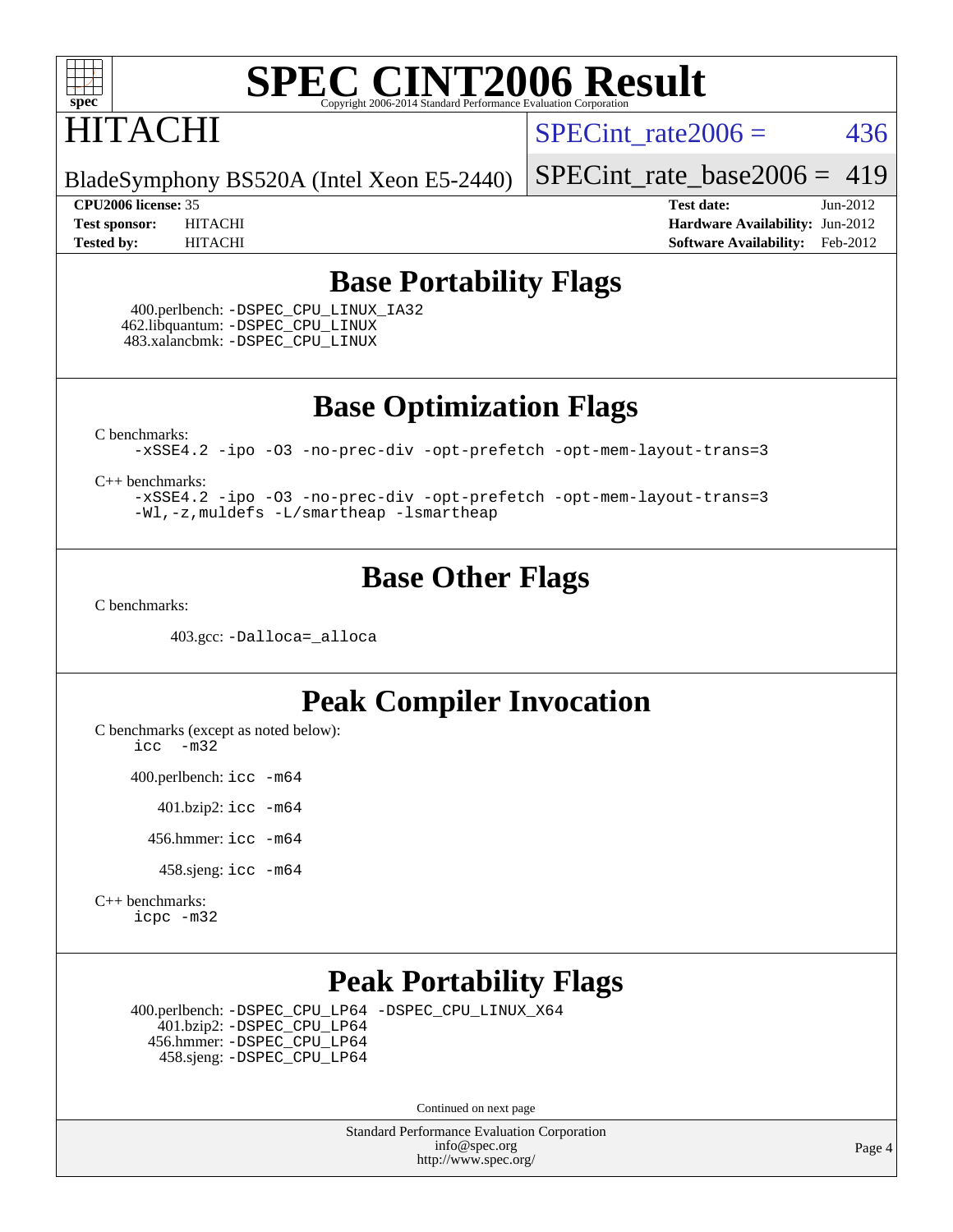

# **ITACHI**

SPECint rate $2006 = 436$ 

BladeSymphony BS520A (Intel Xeon E5-2440)

[SPECint\\_rate\\_base2006 =](http://www.spec.org/auto/cpu2006/Docs/result-fields.html#SPECintratebase2006) 419

**[CPU2006 license:](http://www.spec.org/auto/cpu2006/Docs/result-fields.html#CPU2006license)** 35 **[Test date:](http://www.spec.org/auto/cpu2006/Docs/result-fields.html#Testdate)** Jun-2012 **[Test sponsor:](http://www.spec.org/auto/cpu2006/Docs/result-fields.html#Testsponsor)** HITACHI **[Hardware Availability:](http://www.spec.org/auto/cpu2006/Docs/result-fields.html#HardwareAvailability)** Jun-2012 **[Tested by:](http://www.spec.org/auto/cpu2006/Docs/result-fields.html#Testedby)** HITACHI **[Software Availability:](http://www.spec.org/auto/cpu2006/Docs/result-fields.html#SoftwareAvailability)** Feb-2012

## **[Peak Portability Flags \(Continued\)](http://www.spec.org/auto/cpu2006/Docs/result-fields.html#PeakPortabilityFlags)**

 462.libquantum: [-DSPEC\\_CPU\\_LINUX](http://www.spec.org/cpu2006/results/res2012q3/cpu2006-20120619-23049.flags.html#b462.libquantum_peakCPORTABILITY_DSPEC_CPU_LINUX) 483.xalancbmk: [-DSPEC\\_CPU\\_LINUX](http://www.spec.org/cpu2006/results/res2012q3/cpu2006-20120619-23049.flags.html#b483.xalancbmk_peakCXXPORTABILITY_DSPEC_CPU_LINUX)

## **[Peak Optimization Flags](http://www.spec.org/auto/cpu2006/Docs/result-fields.html#PeakOptimizationFlags)**

[C benchmarks](http://www.spec.org/auto/cpu2006/Docs/result-fields.html#Cbenchmarks):

 400.perlbench: [-xSSE4.2](http://www.spec.org/cpu2006/results/res2012q3/cpu2006-20120619-23049.flags.html#user_peakPASS2_CFLAGSPASS2_LDCFLAGS400_perlbench_f-xSSE42_f91528193cf0b216347adb8b939d4107)(pass 2) [-prof-gen](http://www.spec.org/cpu2006/results/res2012q3/cpu2006-20120619-23049.flags.html#user_peakPASS1_CFLAGSPASS1_LDCFLAGS400_perlbench_prof_gen_e43856698f6ca7b7e442dfd80e94a8fc)(pass 1) [-ipo](http://www.spec.org/cpu2006/results/res2012q3/cpu2006-20120619-23049.flags.html#user_peakPASS2_CFLAGSPASS2_LDCFLAGS400_perlbench_f-ipo)(pass 2) [-O3](http://www.spec.org/cpu2006/results/res2012q3/cpu2006-20120619-23049.flags.html#user_peakPASS2_CFLAGSPASS2_LDCFLAGS400_perlbench_f-O3)(pass 2) [-no-prec-div](http://www.spec.org/cpu2006/results/res2012q3/cpu2006-20120619-23049.flags.html#user_peakPASS2_CFLAGSPASS2_LDCFLAGS400_perlbench_f-no-prec-div)(pass 2) [-prof-use](http://www.spec.org/cpu2006/results/res2012q3/cpu2006-20120619-23049.flags.html#user_peakPASS2_CFLAGSPASS2_LDCFLAGS400_perlbench_prof_use_bccf7792157ff70d64e32fe3e1250b55)(pass 2) [-auto-ilp32](http://www.spec.org/cpu2006/results/res2012q3/cpu2006-20120619-23049.flags.html#user_peakCOPTIMIZE400_perlbench_f-auto-ilp32) 401.bzip2: [-xSSE4.2](http://www.spec.org/cpu2006/results/res2012q3/cpu2006-20120619-23049.flags.html#user_peakPASS2_CFLAGSPASS2_LDCFLAGS401_bzip2_f-xSSE42_f91528193cf0b216347adb8b939d4107)(pass 2) [-prof-gen](http://www.spec.org/cpu2006/results/res2012q3/cpu2006-20120619-23049.flags.html#user_peakPASS1_CFLAGSPASS1_LDCFLAGS401_bzip2_prof_gen_e43856698f6ca7b7e442dfd80e94a8fc)(pass 1) [-ipo](http://www.spec.org/cpu2006/results/res2012q3/cpu2006-20120619-23049.flags.html#user_peakPASS2_CFLAGSPASS2_LDCFLAGS401_bzip2_f-ipo)(pass 2) [-O3](http://www.spec.org/cpu2006/results/res2012q3/cpu2006-20120619-23049.flags.html#user_peakPASS2_CFLAGSPASS2_LDCFLAGS401_bzip2_f-O3)(pass 2) [-no-prec-div](http://www.spec.org/cpu2006/results/res2012q3/cpu2006-20120619-23049.flags.html#user_peakPASS2_CFLAGSPASS2_LDCFLAGS401_bzip2_f-no-prec-div)(pass 2) [-prof-use](http://www.spec.org/cpu2006/results/res2012q3/cpu2006-20120619-23049.flags.html#user_peakPASS2_CFLAGSPASS2_LDCFLAGS401_bzip2_prof_use_bccf7792157ff70d64e32fe3e1250b55)(pass 2) [-opt-prefetch](http://www.spec.org/cpu2006/results/res2012q3/cpu2006-20120619-23049.flags.html#user_peakCOPTIMIZE401_bzip2_f-opt-prefetch) [-auto-ilp32](http://www.spec.org/cpu2006/results/res2012q3/cpu2006-20120619-23049.flags.html#user_peakCOPTIMIZE401_bzip2_f-auto-ilp32) [-ansi-alias](http://www.spec.org/cpu2006/results/res2012q3/cpu2006-20120619-23049.flags.html#user_peakCOPTIMIZE401_bzip2_f-ansi-alias)  $403.\text{gcc: basepeak}$  = yes  $429$ .mcf: basepeak = yes 445.gobmk: [-xSSE4.2](http://www.spec.org/cpu2006/results/res2012q3/cpu2006-20120619-23049.flags.html#user_peakPASS2_CFLAGSPASS2_LDCFLAGS445_gobmk_f-xSSE42_f91528193cf0b216347adb8b939d4107)(pass 2) [-prof-gen](http://www.spec.org/cpu2006/results/res2012q3/cpu2006-20120619-23049.flags.html#user_peakPASS1_CFLAGSPASS1_LDCFLAGS445_gobmk_prof_gen_e43856698f6ca7b7e442dfd80e94a8fc)(pass 1) [-prof-use](http://www.spec.org/cpu2006/results/res2012q3/cpu2006-20120619-23049.flags.html#user_peakPASS2_CFLAGSPASS2_LDCFLAGS445_gobmk_prof_use_bccf7792157ff70d64e32fe3e1250b55)(pass 2) [-ansi-alias](http://www.spec.org/cpu2006/results/res2012q3/cpu2006-20120619-23049.flags.html#user_peakCOPTIMIZE445_gobmk_f-ansi-alias) [-opt-mem-layout-trans=3](http://www.spec.org/cpu2006/results/res2012q3/cpu2006-20120619-23049.flags.html#user_peakCOPTIMIZE445_gobmk_f-opt-mem-layout-trans_a7b82ad4bd7abf52556d4961a2ae94d5) 456.hmmer: [-xSSE4.2](http://www.spec.org/cpu2006/results/res2012q3/cpu2006-20120619-23049.flags.html#user_peakCOPTIMIZE456_hmmer_f-xSSE42_f91528193cf0b216347adb8b939d4107) [-ipo](http://www.spec.org/cpu2006/results/res2012q3/cpu2006-20120619-23049.flags.html#user_peakCOPTIMIZE456_hmmer_f-ipo) [-O3](http://www.spec.org/cpu2006/results/res2012q3/cpu2006-20120619-23049.flags.html#user_peakCOPTIMIZE456_hmmer_f-O3) [-no-prec-div](http://www.spec.org/cpu2006/results/res2012q3/cpu2006-20120619-23049.flags.html#user_peakCOPTIMIZE456_hmmer_f-no-prec-div) [-unroll2](http://www.spec.org/cpu2006/results/res2012q3/cpu2006-20120619-23049.flags.html#user_peakCOPTIMIZE456_hmmer_f-unroll_784dae83bebfb236979b41d2422d7ec2) [-auto-ilp32](http://www.spec.org/cpu2006/results/res2012q3/cpu2006-20120619-23049.flags.html#user_peakCOPTIMIZE456_hmmer_f-auto-ilp32) 458.sjeng: [-xSSE4.2](http://www.spec.org/cpu2006/results/res2012q3/cpu2006-20120619-23049.flags.html#user_peakPASS2_CFLAGSPASS2_LDCFLAGS458_sjeng_f-xSSE42_f91528193cf0b216347adb8b939d4107)(pass 2) [-prof-gen](http://www.spec.org/cpu2006/results/res2012q3/cpu2006-20120619-23049.flags.html#user_peakPASS1_CFLAGSPASS1_LDCFLAGS458_sjeng_prof_gen_e43856698f6ca7b7e442dfd80e94a8fc)(pass 1) [-ipo](http://www.spec.org/cpu2006/results/res2012q3/cpu2006-20120619-23049.flags.html#user_peakPASS2_CFLAGSPASS2_LDCFLAGS458_sjeng_f-ipo)(pass 2) [-O3](http://www.spec.org/cpu2006/results/res2012q3/cpu2006-20120619-23049.flags.html#user_peakPASS2_CFLAGSPASS2_LDCFLAGS458_sjeng_f-O3)(pass 2) [-no-prec-div](http://www.spec.org/cpu2006/results/res2012q3/cpu2006-20120619-23049.flags.html#user_peakPASS2_CFLAGSPASS2_LDCFLAGS458_sjeng_f-no-prec-div)(pass 2) [-prof-use](http://www.spec.org/cpu2006/results/res2012q3/cpu2006-20120619-23049.flags.html#user_peakPASS2_CFLAGSPASS2_LDCFLAGS458_sjeng_prof_use_bccf7792157ff70d64e32fe3e1250b55)(pass 2) [-unroll4](http://www.spec.org/cpu2006/results/res2012q3/cpu2006-20120619-23049.flags.html#user_peakCOPTIMIZE458_sjeng_f-unroll_4e5e4ed65b7fd20bdcd365bec371b81f) [-auto-ilp32](http://www.spec.org/cpu2006/results/res2012q3/cpu2006-20120619-23049.flags.html#user_peakCOPTIMIZE458_sjeng_f-auto-ilp32)  $462$ .libquantum: basepeak = yes  $464.h264$ ref: basepeak = yes [C++ benchmarks:](http://www.spec.org/auto/cpu2006/Docs/result-fields.html#CXXbenchmarks) 471.omnetpp: [-xSSE4.2](http://www.spec.org/cpu2006/results/res2012q3/cpu2006-20120619-23049.flags.html#user_peakPASS2_CXXFLAGSPASS2_LDCXXFLAGS471_omnetpp_f-xSSE42_f91528193cf0b216347adb8b939d4107)(pass 2) [-prof-gen](http://www.spec.org/cpu2006/results/res2012q3/cpu2006-20120619-23049.flags.html#user_peakPASS1_CXXFLAGSPASS1_LDCXXFLAGS471_omnetpp_prof_gen_e43856698f6ca7b7e442dfd80e94a8fc)(pass 1) [-ipo](http://www.spec.org/cpu2006/results/res2012q3/cpu2006-20120619-23049.flags.html#user_peakPASS2_CXXFLAGSPASS2_LDCXXFLAGS471_omnetpp_f-ipo)(pass 2) [-O3](http://www.spec.org/cpu2006/results/res2012q3/cpu2006-20120619-23049.flags.html#user_peakPASS2_CXXFLAGSPASS2_LDCXXFLAGS471_omnetpp_f-O3)(pass 2) [-no-prec-div](http://www.spec.org/cpu2006/results/res2012q3/cpu2006-20120619-23049.flags.html#user_peakPASS2_CXXFLAGSPASS2_LDCXXFLAGS471_omnetpp_f-no-prec-div)(pass 2) [-prof-use](http://www.spec.org/cpu2006/results/res2012q3/cpu2006-20120619-23049.flags.html#user_peakPASS2_CXXFLAGSPASS2_LDCXXFLAGS471_omnetpp_prof_use_bccf7792157ff70d64e32fe3e1250b55)(pass 2) [-ansi-alias](http://www.spec.org/cpu2006/results/res2012q3/cpu2006-20120619-23049.flags.html#user_peakCXXOPTIMIZE471_omnetpp_f-ansi-alias) [-opt-ra-region-strategy=block](http://www.spec.org/cpu2006/results/res2012q3/cpu2006-20120619-23049.flags.html#user_peakCXXOPTIMIZE471_omnetpp_f-opt-ra-region-strategy_a0a37c372d03933b2a18d4af463c1f69) [-Wl,-z,muldefs](http://www.spec.org/cpu2006/results/res2012q3/cpu2006-20120619-23049.flags.html#user_peakEXTRA_LDFLAGS471_omnetpp_link_force_multiple1_74079c344b956b9658436fd1b6dd3a8a) [-L/smartheap -lsmartheap](http://www.spec.org/cpu2006/results/res2012q3/cpu2006-20120619-23049.flags.html#user_peakEXTRA_LIBS471_omnetpp_SmartHeap_7c9e394a5779e1a7fec7c221e123830c)  $473$ .astar: basepeak = yes 483.xalancbmk: basepeak = yes